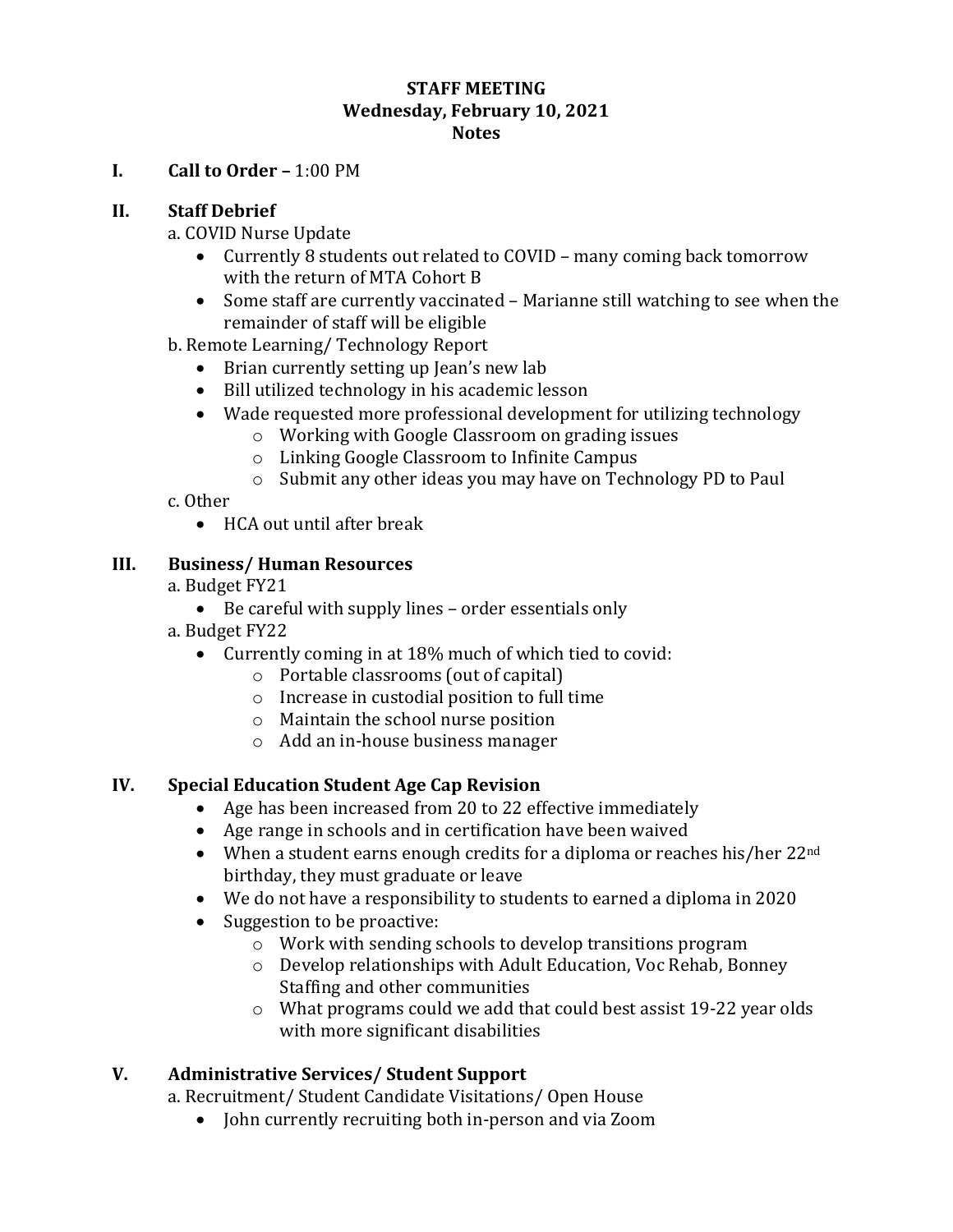- We will have the opportunity to email all students in out catchment area including 8th graders with superintendent permission
- John is working to schedule in-person visits and get as many students through the door as possible
- The Visitation Form has been recreated as a Google Form see Kellie if you have any questions
	- o Please ask all returning students to complete the application found on our website
	- o FT students had program specific questions Kellie will work on an FAQ
- John suggests that every program have a pre-test as part of the visitation/ admissions process
- John will hold a counselors meeting after February break
- $\bullet$  Open House and 8<sup>th</sup> Grade Exploratory are looking like a combined effort in early to mid-March
- John would like an Ad Hoc Staff Committee for Open House
	- o GoPro Tour of School
	- o Break-out sessions
	- o Flash Mob
	- o Get Ideas to John
- b. MELMAC Activities
	- Nothing current to report
- c. Making Connections
	- Jean has the webpage broken out by program
	- Community partners are looking at the page we are getting great feedback
	- Please work with Jason to get your students' profiles completed
	- Students can fill out the template for profiles on a school laptop
- d. Other
	- Jean added a HELP button in the student section of the website
		- o The button connects students to John, Barbara and Bruce's emails to contact
	- Please let Barbara know if you have a student you know need some help
	- Barbara will be writing an additional grant to continue funding for the project

# **VI. Odds and Ends**

a. Portable Unit

- Deposit has been made
- Waiting on Labbe for a quote on site work
- R10 still has permits to complete
- Hope to begin the work early summer for completion before the start of school

b. Front Bridge

- Bridge is more deteriorated than initially believed
- Lincoln/Haney suggests scaffolding until bridge can be removed
- Bridge is safe with scaffolding but cannot maintain large crowds
- Paul is contacting contractors